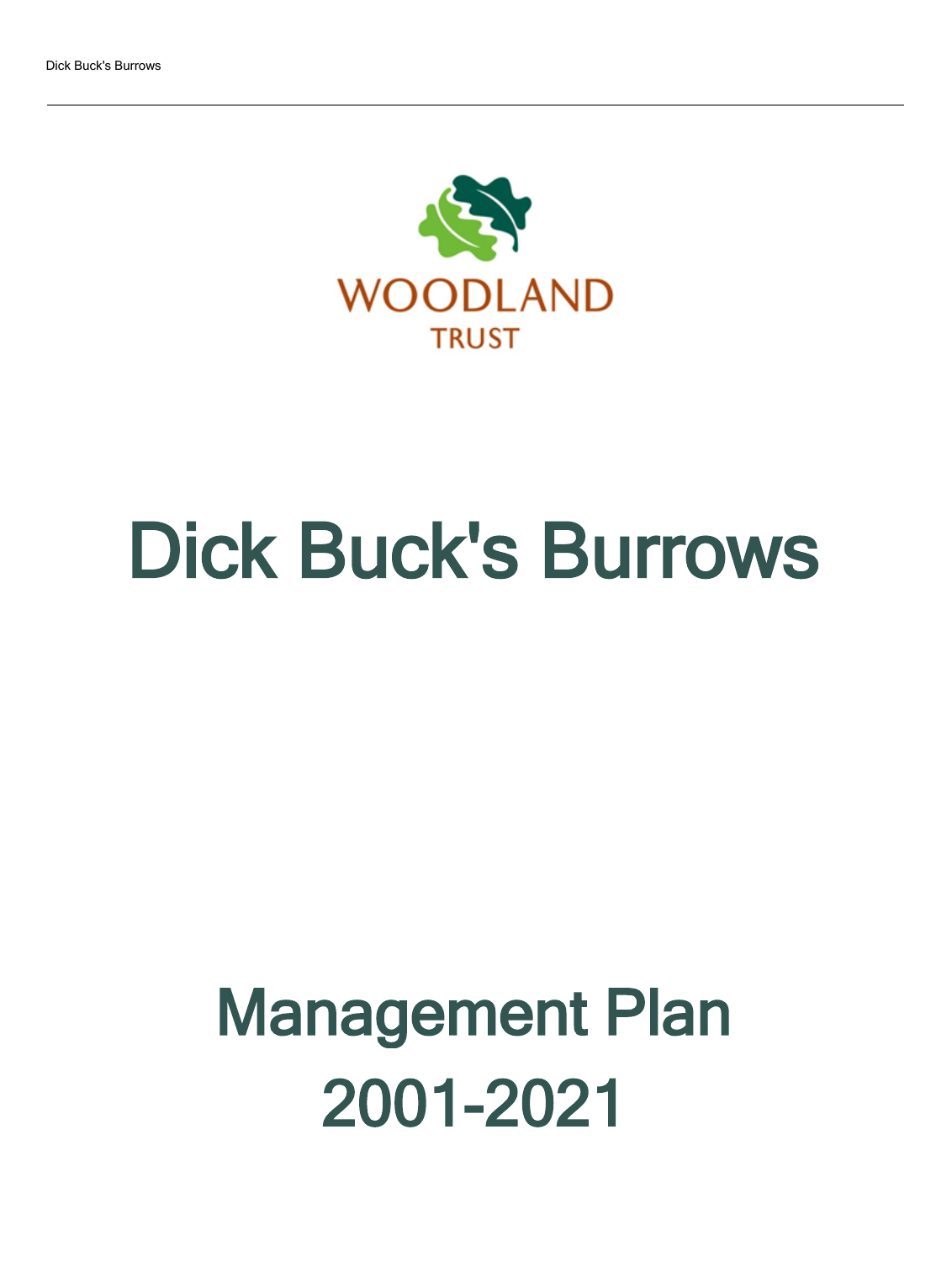### MANAGEMENT PLAN - CONTENTS PAGE

Introduction

Plan review and updating

#### Woodland Management Approach

**Summary** 

- 1.0 Site details
- 2.0 Site description
	- 2.1 Summary Description
	- 2.2 Extended Description
- 3.0 Public access information
	- 3.1 Getting there
	- 3.2 Access / Walks
- 4.0 Long term policy
- 5.0 Key Features
	- 5.1 Informal Public Access
	- 5.2 Secondary Woodland
- 6.0 Work Programme

Appendix 1: Compartment descriptions **Glossary** 

## MAPS

Access Conservation Features Management

ITEM Page No.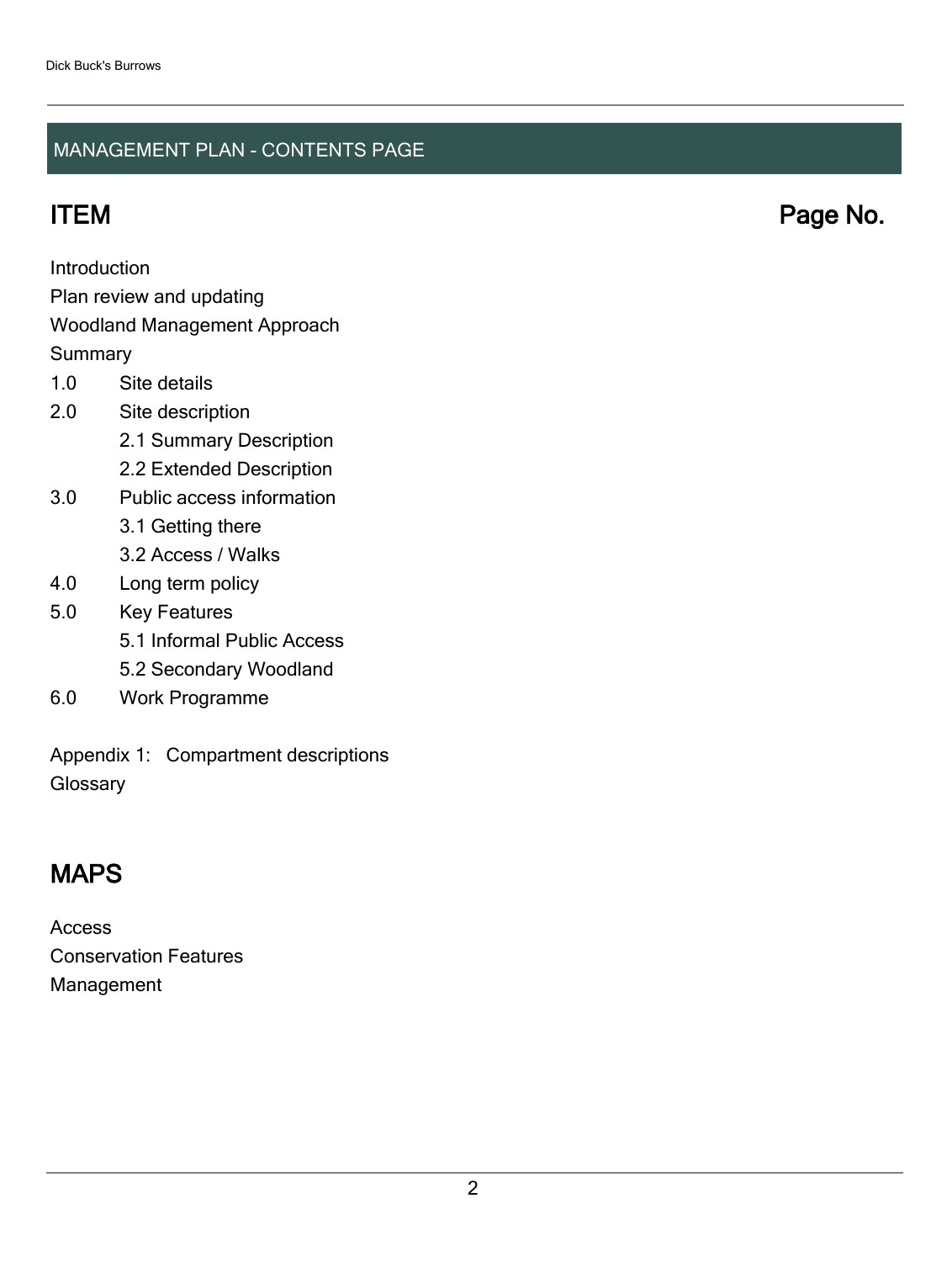## THE WOODLAND TRUST

## INTRODUCTION

The Trust's corporate aims and management approach guide the management of all the Trust's properties, and are described on Page 4. These determine basic management policies and methods, which apply to all sites unless specifically stated otherwise. Such policies include free public access; keeping local people informed of major proposed work; the retention of old trees and dead wood; and a desire for management to be as unobtrusive as possible. The Trust also has available Policy Statements covering a variety of woodland management issues.

The Trust's management plans are based on the identification of Key Features for the site and setting objectives for their management. A monitoring programme (not included in this plan) ensures that these objectives are met and any necessary management works are carried out.

Any legally confidential or sensitive species information about this site is not included in this version of the plan.

## PLAN REVIEW AND UPDATING

The information presented in this Management plan is held in a database which is continuously being amended and updated on our website. Consequently this printed version may quickly become out of date, particularly in relation to the planned work programme and on-going monitoring observations. Please either consult The Woodland Trust website [www.woodlandtrust.org.uk](http://www.woodlandtrust.org.uk/) or contact the Woodland Trust [\(wopsmail@woodlandtrust.org.uk](mailto:wopsmail@woodlandtrust.org.uk)) to confirm

details of the current management programme.

There is a formal review of this plan every 5 years and a summary of monitoring results can be obtained on request.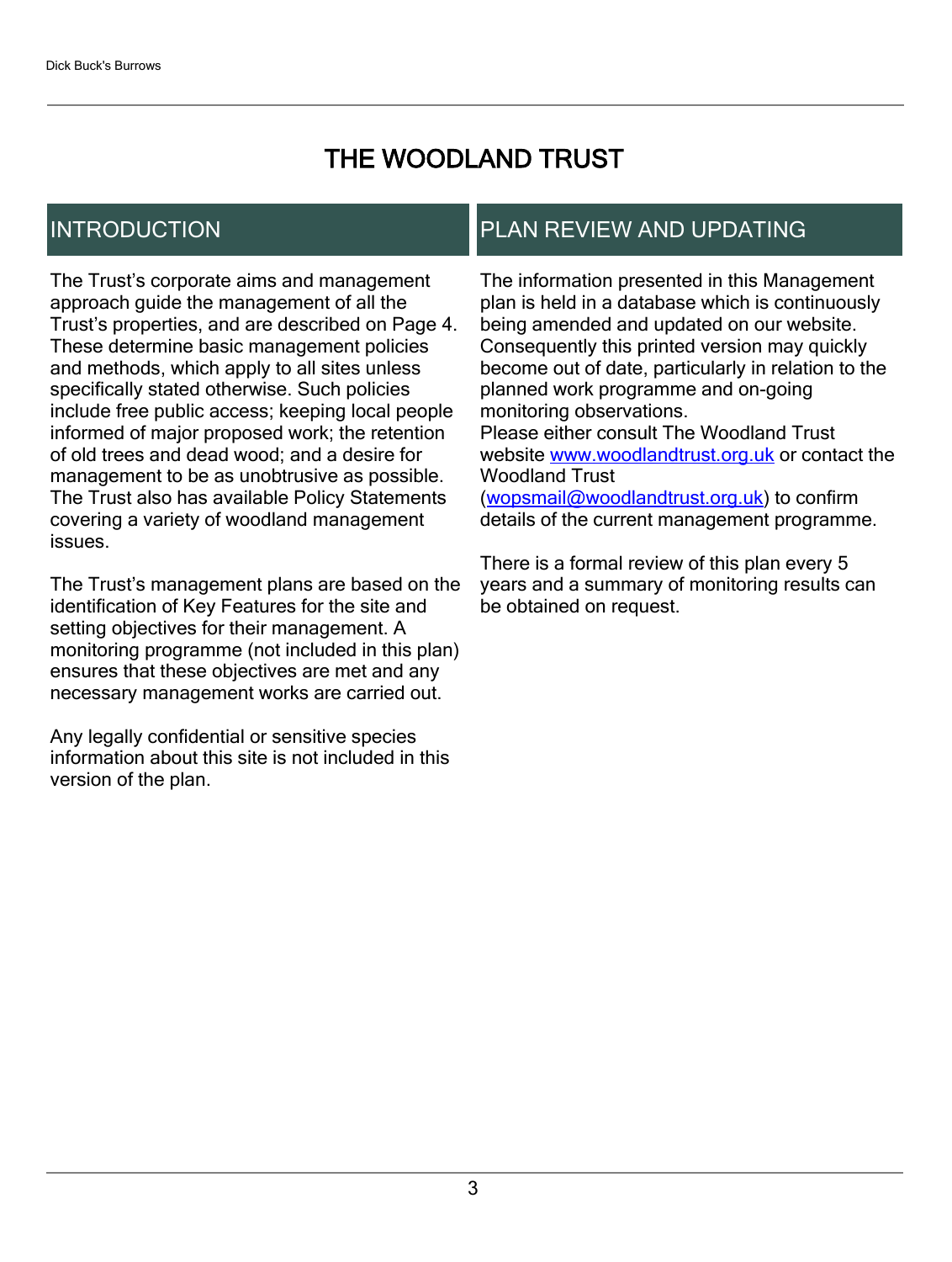## WOODLAND MANAGEMENT APPROACH

The management of our woods is based on our charitable purposes, and is therefore focused on improving woodland biodiversity and increasing peoples' understanding and enjoyment of woodland. Our strategic aims are to:

- Protect native woods, trees and their wildlife for the future
- Work with others to create more native woodlands and places rich in trees
- $\cdot$  Inspire everyone to enjoy and value woods and trees

All our sites have a management plan which is freely accessible via our website [www.woodlandtrust.org.uk.](http://www.woodlandtrust.org.uk/) Our woods are managed to the UK Woodland Assurance Standard (UKWAS) and are certified with the Forest Stewardship Council® (FSC®) under licence FSC-C009406 and through independent audit.

In addition to the guidelines below we have specific guidance and policies on issues of woodland management which we review and update from time to time.

We recognise that all woods are different and that the management of our sites should also reflect their local landscape and where appropriate support local projects and initiatives. Guidelines like these provide a necessary overarching framework to guide the management of our sites but such management also requires decisions based on local circumstances and our Site Manager's intimate knowledge of each site.

The following guidelines help to direct our woodland management:

- 1. Our woods are managed to maintain their intrinsic key features of value and to reflect those of the surrounding landscape. We intervene when there is evidence that it is necessary to maintain or improve biodiversity and to further the development of more resilient woods and landscapes.
- 2. We establish new native woodland using both natural regeneration and tree planting, but largely the latter, particularly when there are opportunities for involving people.
- 3. We provide free public access to woods for quiet, informal recreation and our woods are managed to make them accessible, welcoming and safe.
- 4. The long term vision for our non-native plantations on ancient woodland sites is to restore them to predominantly native species composition and semi-natural structure, a vision that equally applies to our secondary woods.
- 5. Existing semi-natural open-ground and freshwater habitats are restored and maintained wherever their management can be sustained and new open ground habitats created where appropriate.
- 6. The heritage and cultural value of sites is taken into account in our management and, in particular, our ancient trees are retained for as long as possible.
- 7. Woods can offer the potential to generate income both from the sustainable harvesting of wood products and the delivery of other services. We will therefore consider the potential to generate income from our estate to help support our aims.
- 8. We work with neighbours, local people, organisations and other stakeholders in developing the management of our woods. We recognise the benefits of local community woodland ownership and management. Where appropriate we allow our woods to be used to support local woodland, conservation, education and access initiatives.
- 9. We use and offer the estate where appropriate, for the purpose of demonstration, evidence gathering and research associated with the conservation, recreational and sustainable management of woodlands. In particular we will develop and maintain a network of long-term monitoring sites across the estate.
- 10 Any activities we undertake will conform to sustainable forest management principles, be appropriate for the site and will be balanced with our primary objectives of enhancing the biodiversity and recreational value of our woods and the wider landscapes.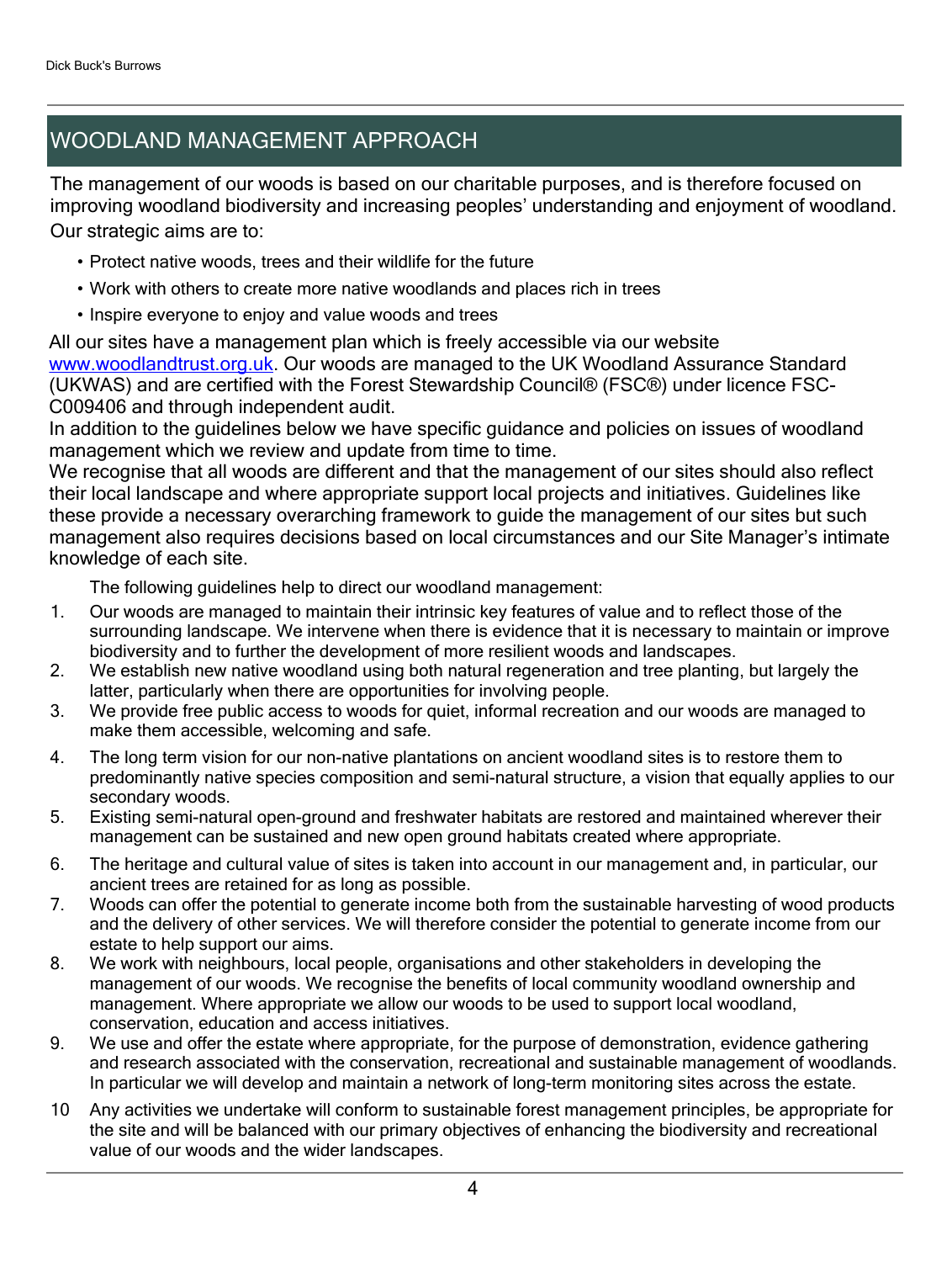## SUMMARY

This public management plan briefly describes the site, specifically mentions information on public access, sets out the long term policy and lists the Key Features which drive management actions. The Key Features are specific to this site - their significance is outlined together with their long (50 year+) and short (5 year) term objectives. The short term objectives are complemented by a detailed Work Programme for the period of this management plan. Detailed compartment descriptions are listed in the appendices which include any major management constraints and designations. A short glossary of technical terms is at the end. The Key Features and general woodland condition of this site are subject to a formal monitoring programme which is maintained in a central database. A summary of monitoring results is available on request.

## 1.0 SITE DETAILS

| Site name:      | <b>Dick Buck's Burrows</b>          |
|-----------------|-------------------------------------|
| Location:       | Cromer                              |
| Grid reference: | TG211404, OS 1:50,000 Sheet No. 133 |
| Area:           | 2.76 hectares (6.82 acres)          |
| Designations:   | Area of Outstanding Natural Beauty  |

## 2.0 SITE DESCRIPTION

#### 2.1 Summary Description

Dick Buck's Burrows is a mature wood of oak, sweet chestnut, sycamore and beech two miles southwest of Cromer. A waymarked path through the wood links to the Weavers Way. There is a car park on site with space for three cars.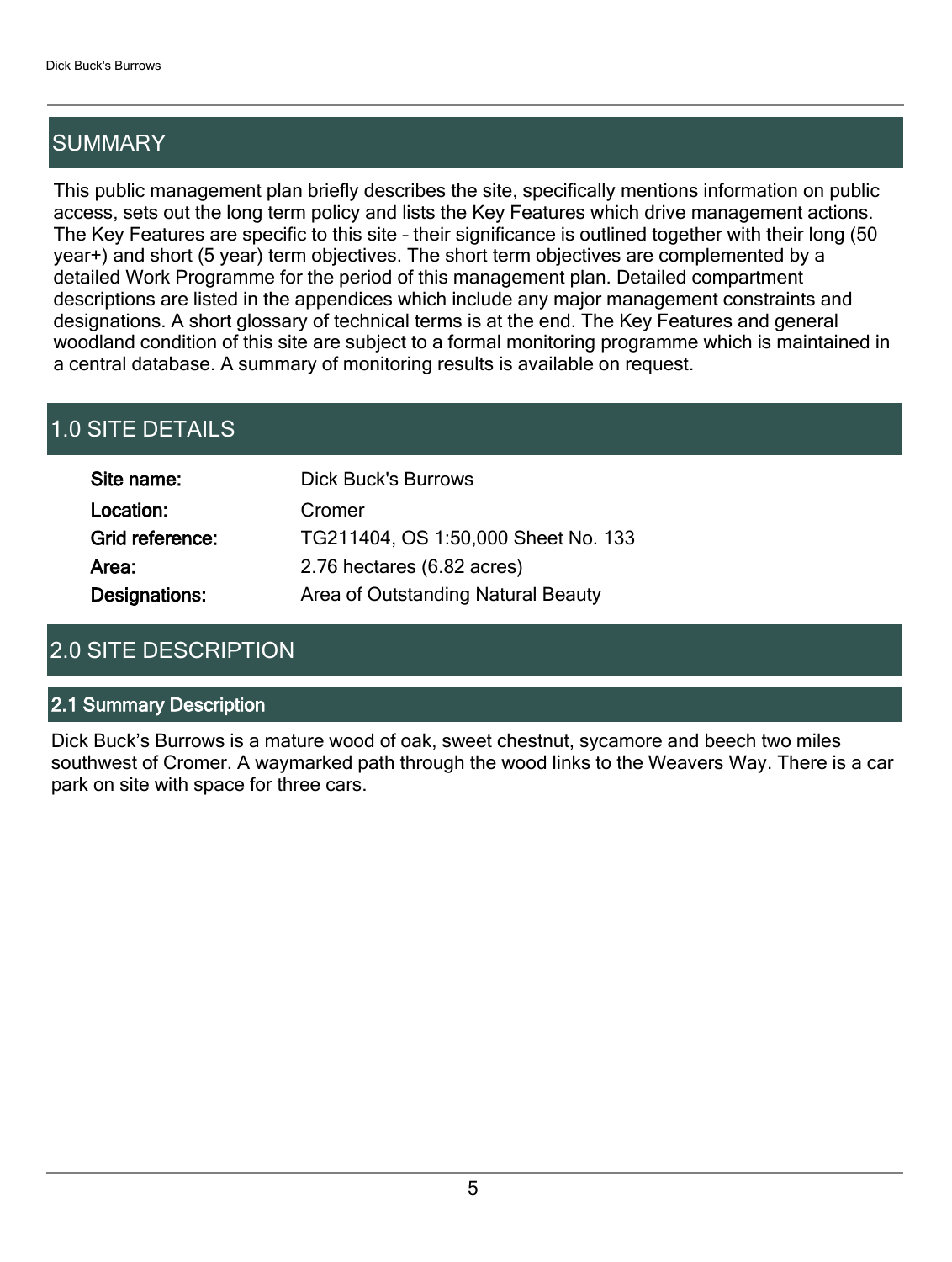#### 2.2 Extended Description

Dick Buck's Burrows is a 2.9ha mature broadleaved woodland dominated by oak, sweet chestnut, sycamore and beech with a hazel/hawthorn/bramble understorey. The wood is situated in a rural part of Norfolk, close to a National Trust property (Fellbrigg Hall) just south of the seaside resort of Cromer. It's situated in an Area of Outstanding Natural Beauty and is an important feature in the local landscape.

The wood was severely damaged by the storms of 1987 when many of the mature trees fell down. The affected areas were replanted in 1989 with native broadleaved trees, reflecting the existing species mix. A small part of the southern half of the wood was damaged by fire in 1996, this has also been replanted. As a consequence of these 'natural' events, the wood is now well structured with a good age and species mix. Approximately 30% of the canopy is made up of mature trees. Standing deadwood has been left where it does not compromise safety.

The woodland which is situated on two valley sides, dissected by Hall road, has open public access to it. The northern half slopes down to the south-east and the southern half to the north-west. Parking is provided for up to four cars in a layby on the northern side of the road. From this entrance point a waymarked path goes up the steep bank to the northern corner of the wood where it joins The Weavers Way, a popular long distance footpath, which runs outside the site along the western boundary. The southern part of the wood slopes down towards the road with steps feeding into a path that runs along the flatter land at the top. Management access is available from the roadside, however, given the topography of the wood, access internally is extremely limited.

The land around the wood is used for arable farming except for a triangle of unimproved grassland between Hall Road and Metton Road. There is a grove post in the southern part of the site.

### 3.0 PUBLIC ACCESS INFORMATION

#### 3.1 Getting there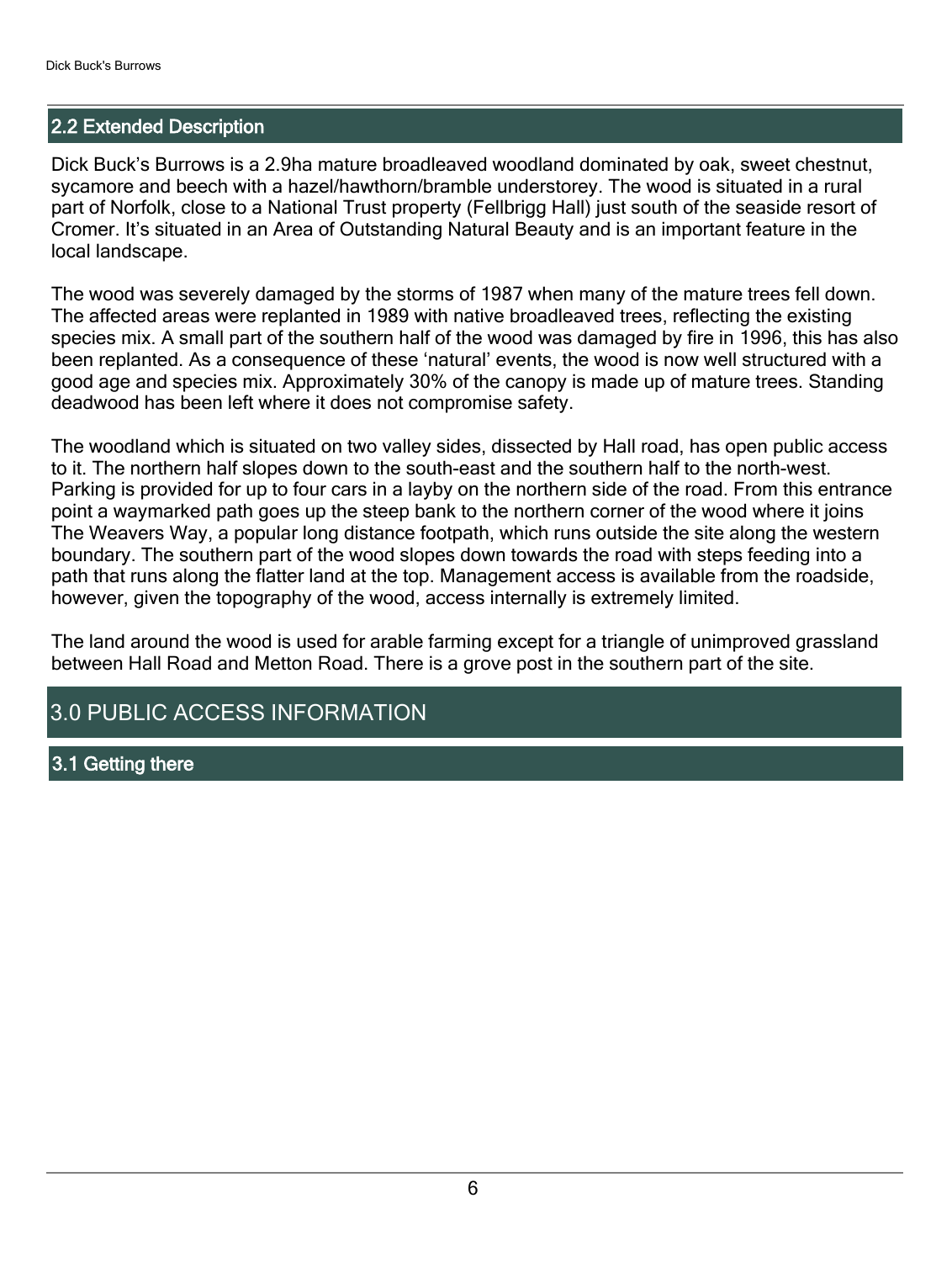Dick's buck burrows is situated 2miles southwest of cromer in norfolk. The site has a hard standing car park whikch can accommodate three cars.

Does not provide a Sunday service. X5: Norwich - Sheringham, Via Aylsham & Cromer

link to first buses: www.firstgroup.com

Cromer is the nearest town that has has connections to the railway system and the train operator is One Trains. A regular service runs from Norwich. Link to train times: www.onerailway.com

the nearest Public Toilets are situated within cromer sea front 2 miles away. But the National Trust Property of Fellbrigg is situated 1/2 mile to the west.

The site itself stradles Hall road which splits the site in two. Both parts of the wood are on a steep slopes and the paths consist of mud tracks. To the west of the site a public right of way runs along the edge of the site.

3.2 Access / Walks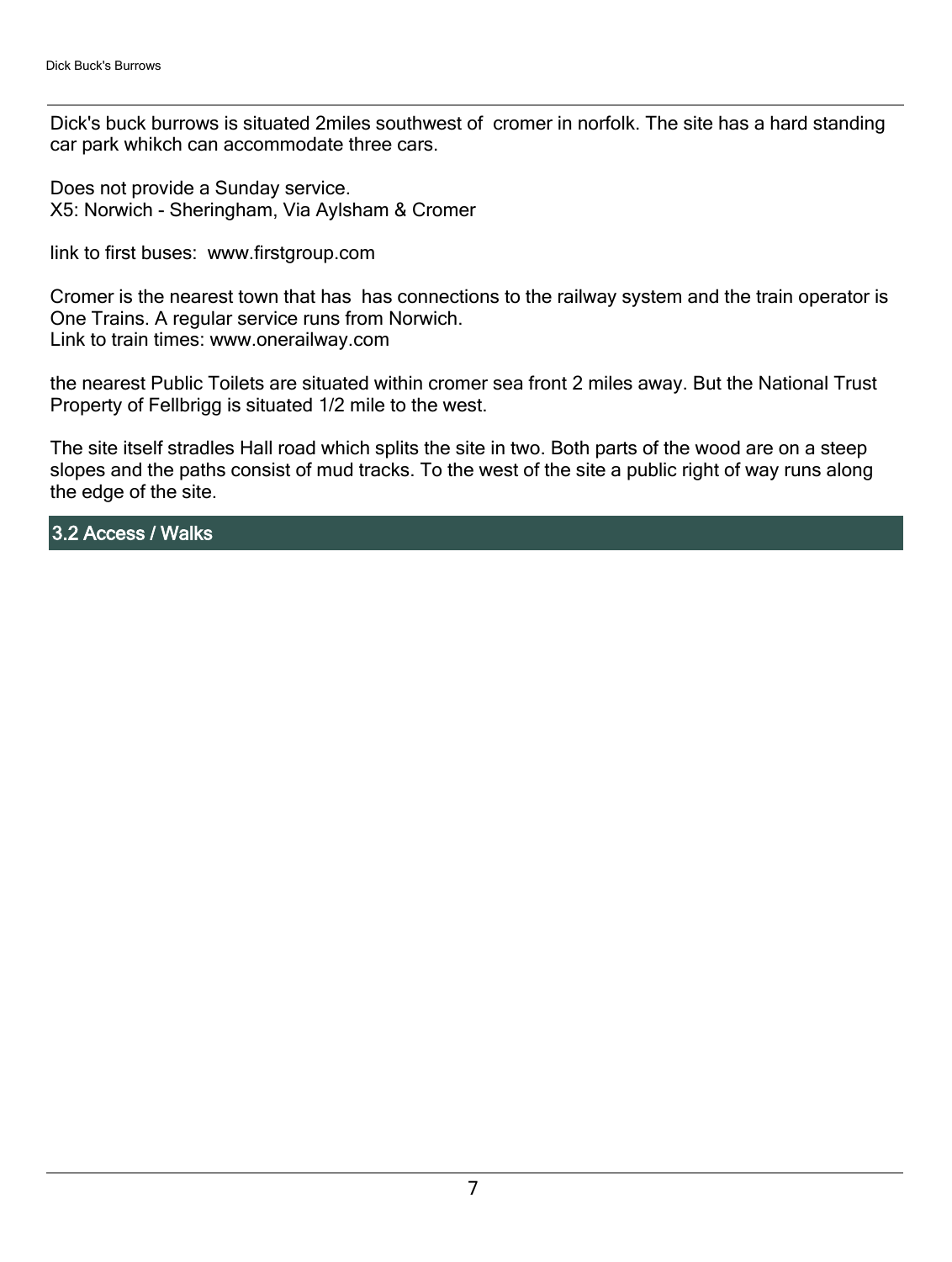## 4.0 LONG TERM POLICY

As a small secondary woodland, the objective is to maintain the overall integrity of the woodland, and to promote the conservation benefits it offers, whilst also providing a continued safe public access at a sustainable level.

The desired condition of the woodland in the long term is to manage dick buck's burrows retaining its current diverse age structure, whilst maintaining the current levels of deadwood habit where practical.

The long-term intention is to maintain public access at a sustainable level of use by maintaining the access features appropriately (car park, entrances and steps), and maintain the current good standard of paths present.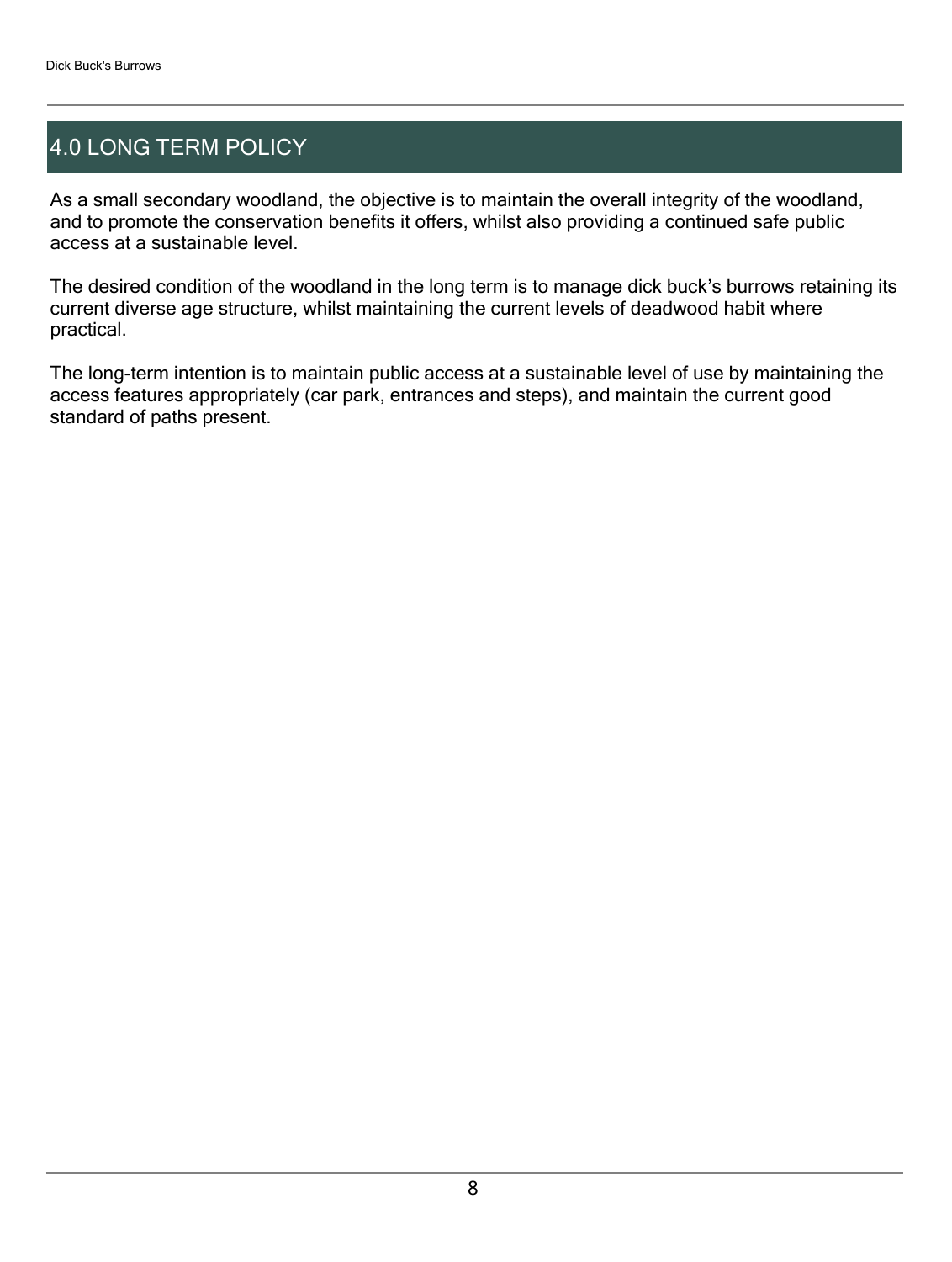## 5.0 KEY FEATURES

The Key Features of the site are identified and described below. They encapsulate what is important about the site. The short and long-term objectives are stated and any management necessary to maintain and improve the Key Feature.

#### 5.1 Informal Public Access

#### **Description**

The woodland is situated on two valley sides, dissected by Hall road. Parking is provided for up to four cars in a lay by on the northern side of the road. A good pathway system runs throughout the site and joins The Weavers Way on the northern boundary.

#### **Significance**

It is important to maintain informal public access at this site in order to fulfil one of the Trust's main objectives of increasing public enjoyment of woodland.

#### Opportunities & Constraints

The Weavers Way long distance footpath runs adjacent to the wood and provides walkers with an opportunity to leave the footpath and explore the woodland.

#### Factors Causing Change

Vandalism

#### Long term Objective (50 years+)

Enhance public access so that visitors to the site enjoy the experience.

#### Short term management Objectives for the plan period (5 years)

To maintain site as an area of public open access, with ride system cut to a minimum of 2m to allow unhindered access for the public. Maintain all public access structures in a safe usable condition.

Work programme: Cut paths and strim around car park and remove litter - May and August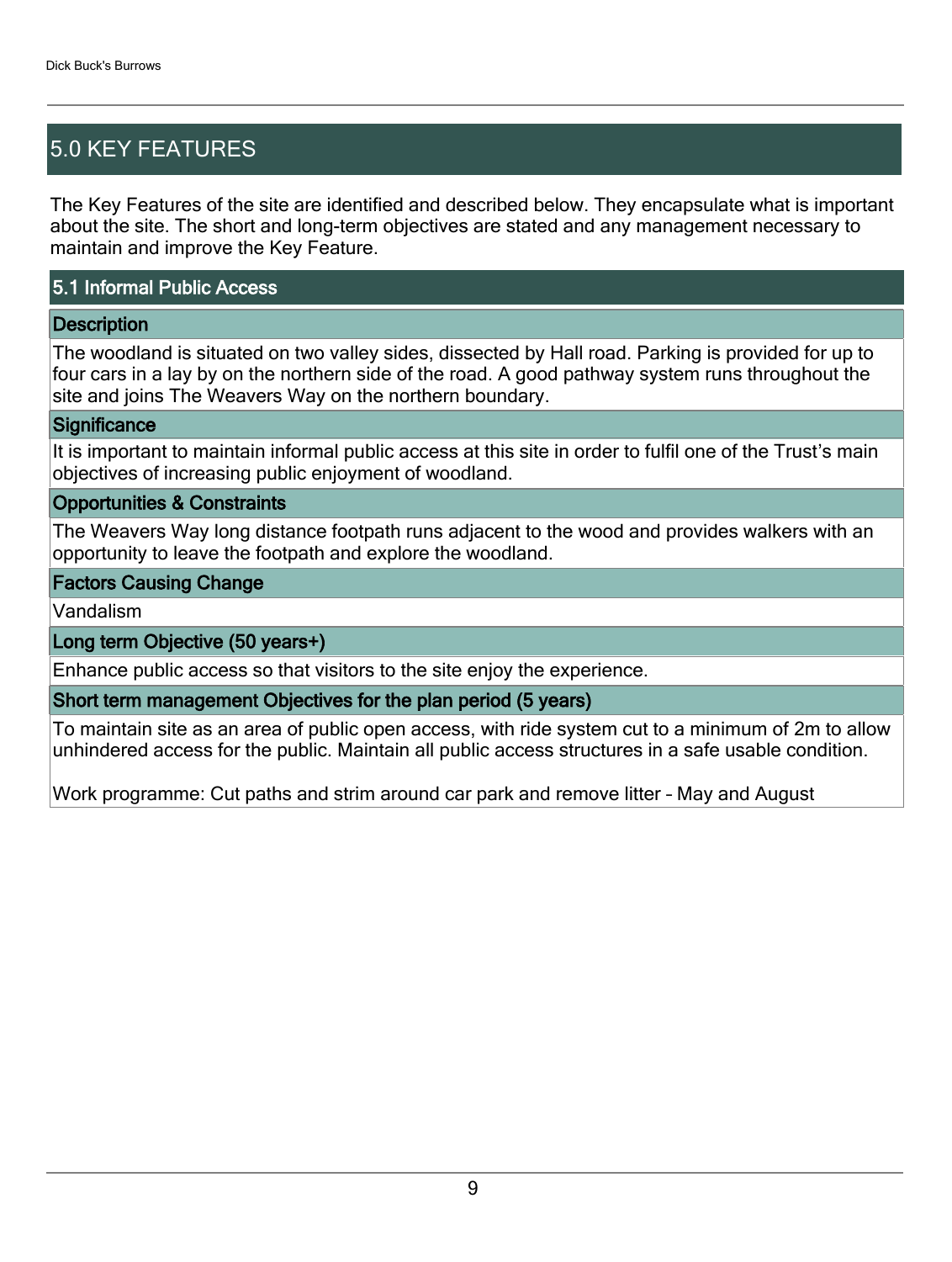#### 5.2 Secondary Woodland

#### **Description**

Dick Buck's Burrows is situated on two valley sides, dissected by Hall road and is thought to be secondary in nature.

The wood was severely damaged by the storms of 1987 when many of the mature trees fell down. The affected areas were replanted in 1989 with native broadleaved trees, reflecting the existing species mix. A small part of the southern half of the wood was damaged by fire in 1996, this has also been replanted. As a consequence of these 'natural' events, the wood is now well structured with a good age and species mix. Standing deadwood has been left where it does not compromise safety.

#### **Significance**

In the context of the locality this native broadleaved woodland is an important feature in the landscape.

Opportunities & Constraints

#### Factors Causing Change

Vehicular access

Long term Objective (50 years+)

To maintain multi-structured mature secondary woodland, promoting natural regeneration, whilst maintaining current levels of deadwood habitat throughout the wood.

#### Short term management Objectives for the plan period (5 years)

Maintain diverse age structure and deadwood habitat within the mature secondary woodland. The Woodland will be left to undertake a Natural process where intervention will be left to a minimum, apart from any health and safety issues that could arise pose a threat to public safety.

Work programme: Annual Tree Safety Survey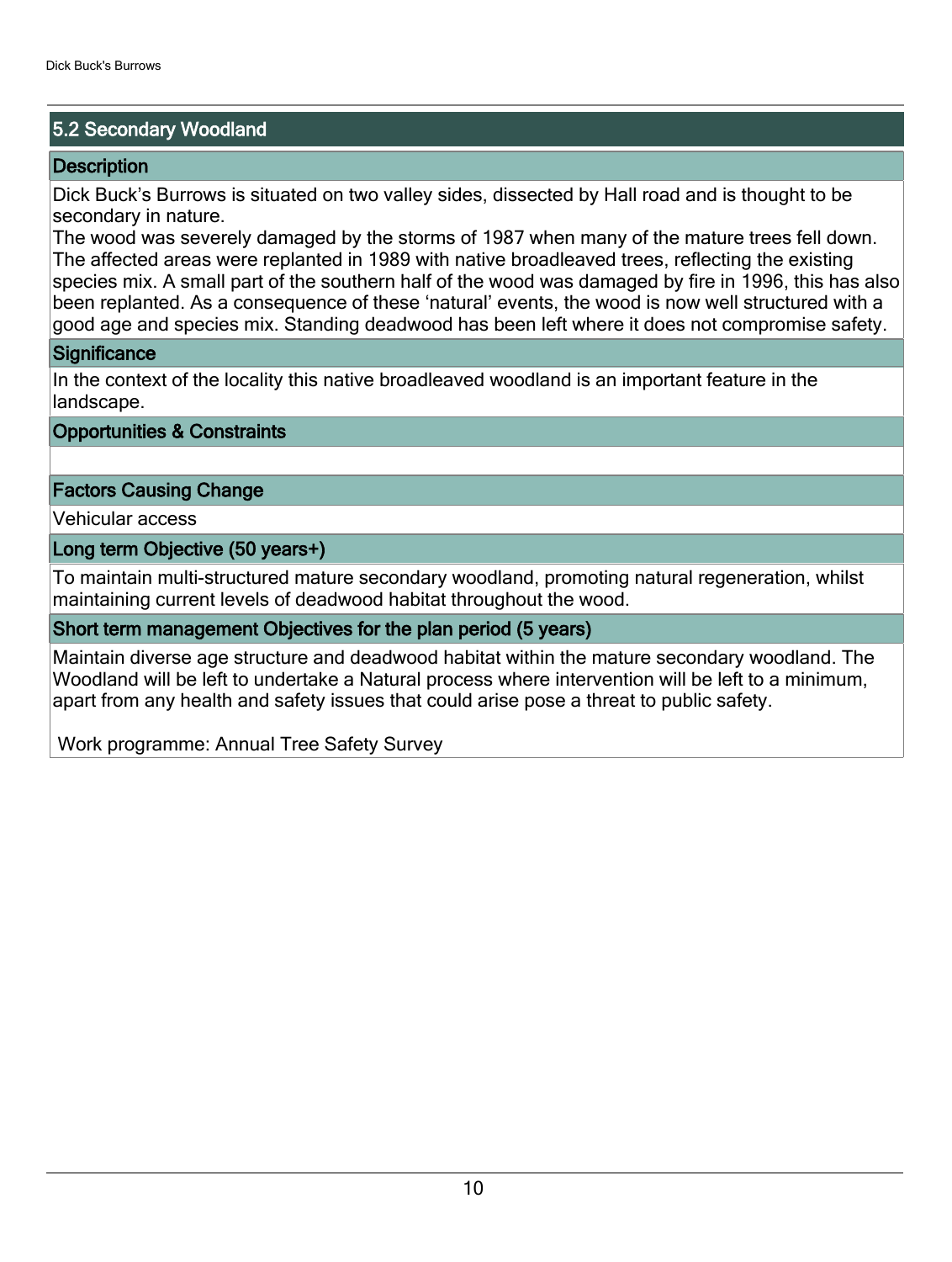| <b>6.0 WORK PROGRAMME</b> |                     |                    |        |  |  |  |  |  |  |
|---------------------------|---------------------|--------------------|--------|--|--|--|--|--|--|
| Year                      | <b>Type of Work</b> | <b>Description</b> | Due By |  |  |  |  |  |  |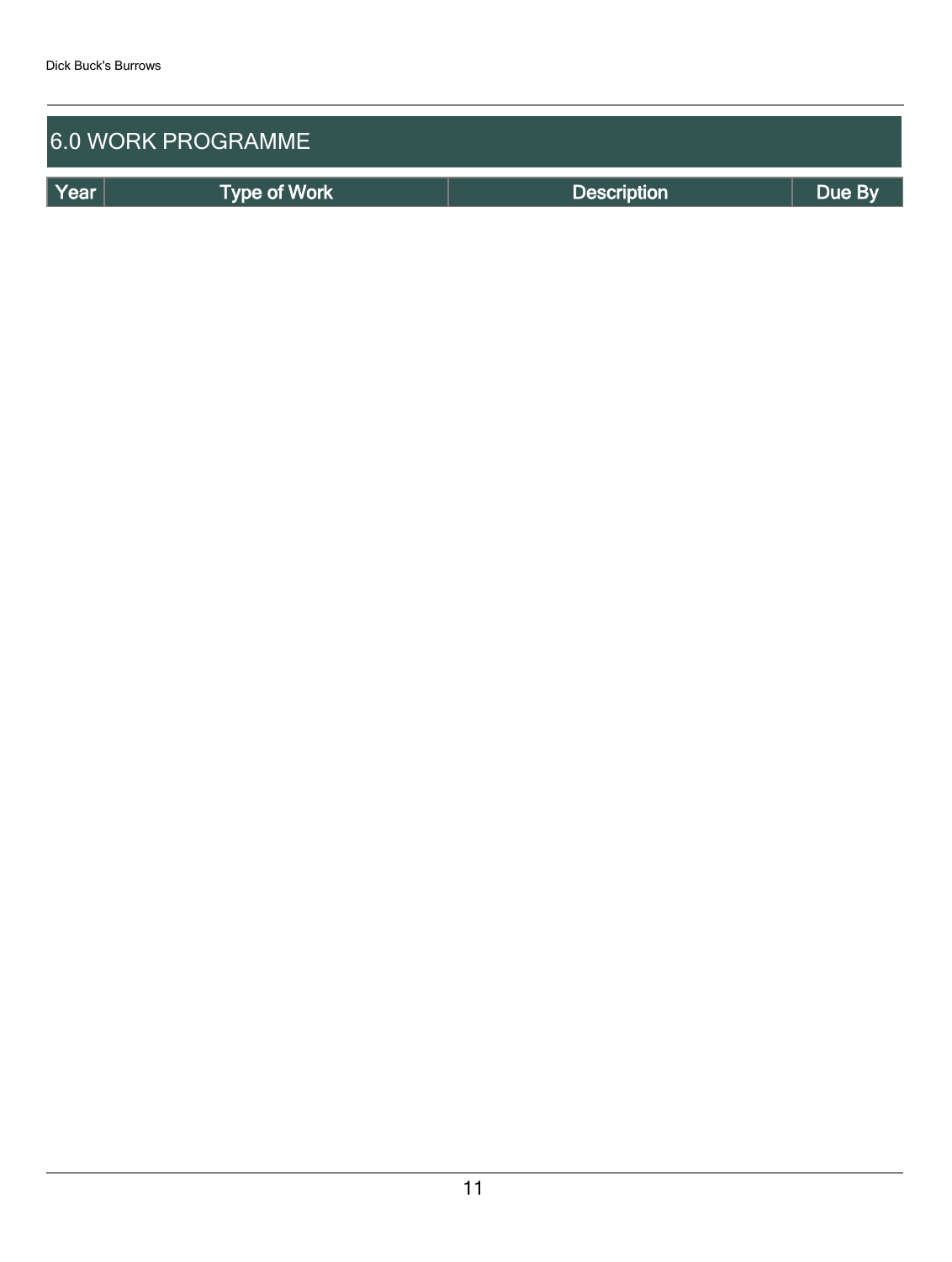## APPENDIX 1: COMPARTMENT DESCRIPTIONS

| Cpt<br>No.                                                                                                                                                                                                                                                                                                                                                                                            | <b>Area</b><br>(ha) | <b>Main</b><br><b>Species</b> | Year        | Management<br><b>Regime</b> | <b>Major</b><br><b>Management</b><br><b>Constraints</b>                                                               | <b>Key Features</b><br><b>Present</b>                      | <b>Designations</b>                      |  |  |
|-------------------------------------------------------------------------------------------------------------------------------------------------------------------------------------------------------------------------------------------------------------------------------------------------------------------------------------------------------------------------------------------------------|---------------------|-------------------------------|-------------|-----------------------------|-----------------------------------------------------------------------------------------------------------------------|------------------------------------------------------------|------------------------------------------|--|--|
| 1a                                                                                                                                                                                                                                                                                                                                                                                                    | 2.90                | Sycamor<br>e                  | 1900   null |                             | No/poor<br>vehicular access<br>within the site,<br>Very steep<br>slope/cliff/quarry/<br>mine shafts/sink<br>holes etc | <b>Informal Public</b><br>Access,<br>Secondary<br>Woodland | Area of<br>Outstanding<br>Natural Beauty |  |  |
| The wood has a diverse age structure with oak, sycamore, sweet chestnut and beech as the<br>dominant species. There is also some silver birch, ash, wild cherry and rowan. Hazel, hawthorn and<br>holly are found in the understorey along with bramble, bracken and bluebells on the ground floor.<br>The wood was severely affected by the storms of 1987, when many of the mature trees came down. |                     |                               |             |                             |                                                                                                                       |                                                            |                                          |  |  |

These gaps were replanted in 1989 reflecting the existing species mix. In the southern half of the wood, there is a block of mature beech trees with an open ground storey where a grove post is situated. Standing deadwood has been retained where it does not compromise the health and safety of road users and visitors to the wood.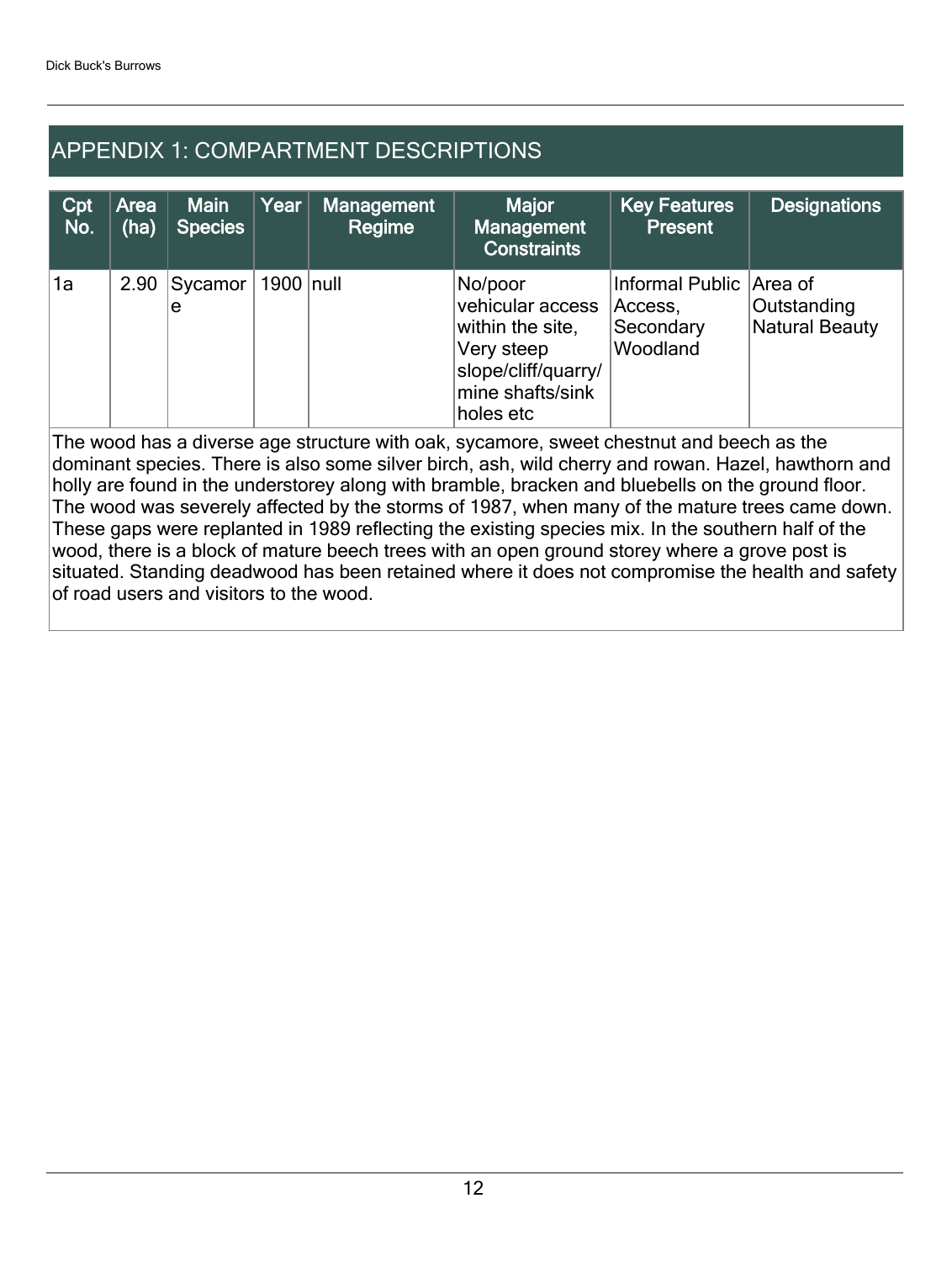## **GLOSSARY**

#### Ancient Woodland

Ancient woods are defined as those where there has been continuous woodland cover since at least 1600 AD. In Scotland ancient woods are defined strictly as sites shown as semi-natural woodland on the 'Roy' maps (a military survey carried out in 1750 AD, which is the best source of historical map evidence) and as woodland all subsequent maps. However, they have been combined with long-established woods of semi-natural origin (originating from between 1750 and 1860) into a single category of Ancient Semi-Natural Woodland to take account of uncertainties in their identification. Ancient woods include Ancient Semi-Natural Woodland and plantations on Ancient Woodland Sites (see below). May support many species that are only found in ancient woodland.

#### Ancient Semi - Natural Woodland

Stands in ancient woods defined as those consisting predominantly of native trees and shrubs that have not obviously been planted, which have arisen from natural regeneration or coppice regrowth.

#### Ancient Woodland Site

Stands in ancient woods that have been converted to plantations, of coniferous, broadleaved or mixed species, usually for timber production, including plantations of native species planted so closely together that any semi-natural elements of the understorey have been suppressed.

#### Beating Up

Replacing any newly planted trees that have died in the first few years after planting.

#### **Broadleaf**

A tree having broad leaves (such as oak) rather than needles found on conifers (such as Scots pine).

#### **Canopy**

The uppermost layer of vegetation in a woodland, or the upper foliage and branches of an individual tree.

#### Clearfell

Felling of all trees within a defined area.

#### **Compartment**

Permanent management division of a woodland, usually defined on site by permanent features such as roads. See Sub-compartments.

#### **Conifer**

A tree having needles, rather than broadleaves, and typically bearing cones.

#### Continuous Cover forestry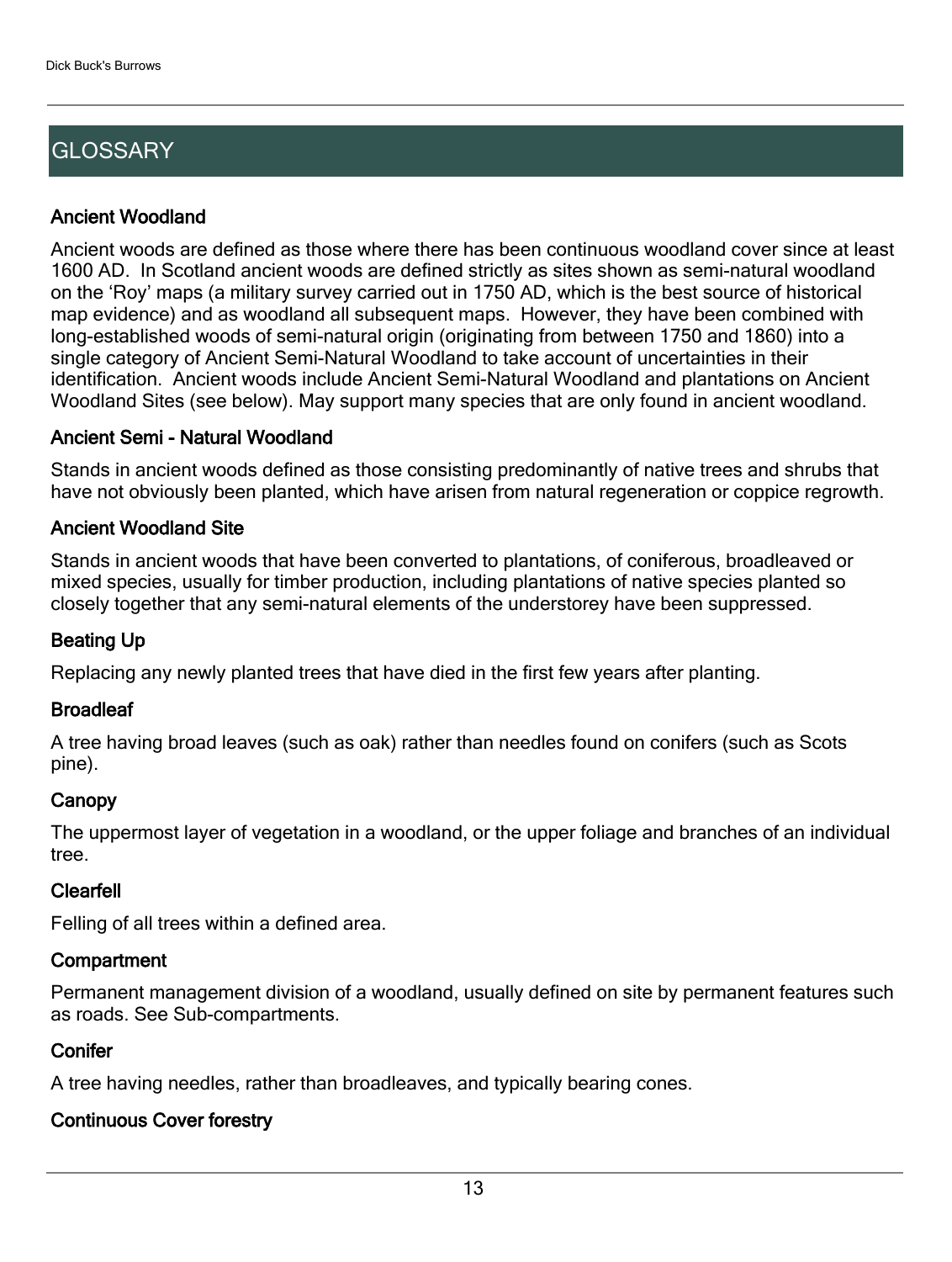A term used for managing woods to ensure that there are groups or individual trees of different ages scattered over the whole wood and that some mature tree cover is always maintained. Management is by repeated thinning and no large areas are ever completely felled all at once.

#### **Coppice**

Trees which are cut back to ground levels at regular intervals (3-25 years).

#### Exotic (non-native) Species

Species originating from other countries (or other parts of the UK) that have been introduced by humans, deliberately or accidentally.

#### Field Layer

Layer of small, non-woody herbaceous plants such as bluebells.

#### Group Fell

The felling of a small group of trees, often to promote natural regeneration or allow planting.

#### Long Term Retention

Discrete groups of trees (or in some cases single trees) that are retained significantly past their economic felling age. Operations may still be carried out within them and thinning is often necessary to maintain stability.

#### Minimum Intervention

Areas where no operations (such as thinning) will take place other than to protect public safety or possibly to control invasive exotic species.

#### Mixed Woodland

Woodland made up of broadleaved and coniferous trees.

#### National vegetation classification (NVC)

A classification scheme that allows an area of vegetation to be assigned to the standardised type that best matches the combination of plant species that it contains. All woodlands in the UK can be described as being one of 18 main woodland types (W1 - W18), which principally reflect soil and climatic conditions. For example, Upland Oakwoods are type W11, and normally occur on well drained infertile soils in the cooler and wetter north and west of Britain. Each main type can be subdivided into numerous subtypes. Most real woods contain more than one type or sub-type and inevitably some woods are intermediate in character and can't be properly described by any sub type.

#### Native Species

Species that arrived in Britain without human assistance.

#### Natural Regeneration

Naturally grown trees from seeds falling from mature trees. Also regeneration from coppicing and suckering.